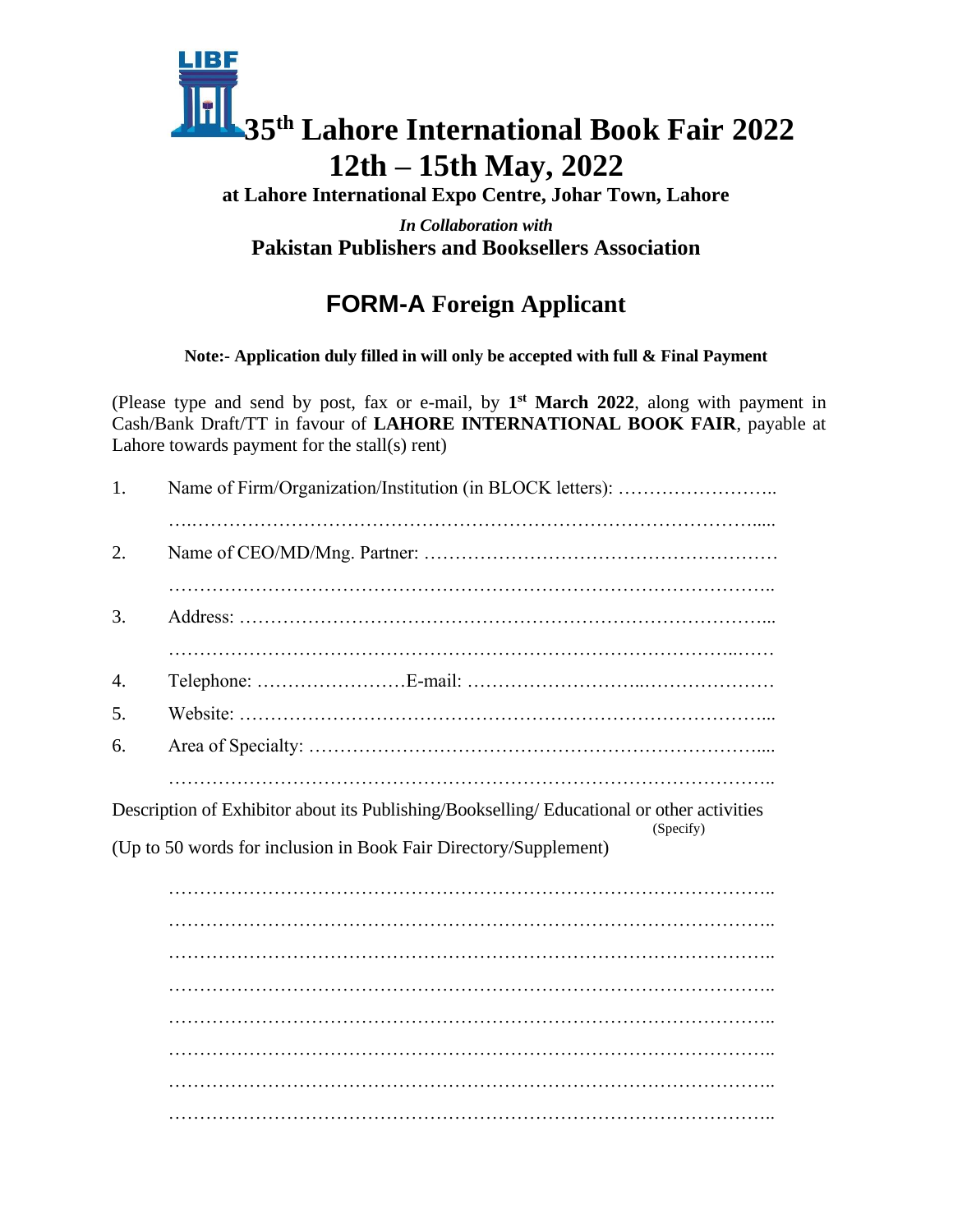7. Name, Address and Phone Number of Local Pakistan Agent/Representative: ........

……………………………………………….…………………………………….

Phone: ………………………….. E-mail: ………………………………..………

8. No of stalls required: …..…………………………………………………………. Rate per Stall of Standard Size  $3 \times 3$  sq meters or equivalent space of  $81$  sq. Feet  $=$ **US\$ 850** or equivalent in Pak currency **in Cash** (Exhibitors are encouraged to pay online through TT to avoid extra charges and delay in collection). If still paying through Bank Draft/Cheque, please include US\$100.00 for bank clearance / collection charges for any foreign cheque/draft, irrespective of the amount. Thus for one stall paid by cheque/draft the rate will be US\$950, but each subsequent stall will cost additional US\$850 per stall if the amount remitted is paid by one bank cheque/draft/T.T.).

[Foreign exhibitors are allowed **one Free Ad** irrespective of the number of stalls booked in Fair Directory/Supplement, subject to availability of space and on the condition that stall is booked and design is submitted latest by **1 st March 2022**, for placing any additional advertisement please add US \$ 100 per page]

9. Particulars of Remittance: (No of Stalls  $\times$  US\$)............................

Total Amount US\$………………………...

10. TT/Draft No. & date: ………………… Amount [US\$:] ……….……………….. Payment through TT in US\$ has to be mailed to Nostro Account No. **70.119207** of MASHREQBank, NEW YORK, U.S.A. Swift # **MSHQUS33** with Faysal Bank Limited, Head Office, Karachi, Swift Code # **FAYSPKKA** and IBAN # **PK07FAYS0218007000000358** in the name of **LAHORE INTERNATIONAL BOOK FAIR** with Faysal Bank Limited, IBB Neela Gumbad Branch (0448), Lahore.

11. Inscription in English to be printed on the stall facia: (only name of company of

Exhibitor) .………………………………………………………………………...

**I / We undertake to abide by all decisions including place of allotment of stall(s) by LIBF Management and also the following terms and conditions hereinafter contained (including those available on website) for participation in the LIBF 2022 and am duly authorized to accept them. I / We also fully understand and agree that the management of LIBF shall not be liable or responsible for any decision or shortcoming, mismanagement made in holding or postponing/cancelling the exhibition or closing the stall(s) for violation of any term or condition, for which I / We shall have no claim including for refund or for any financial loss. I / We further undertake and assume full responsibility that no pirated or objectionable publication(s) or material(s) will be exhibited or kept in my/our stall(s) and in event any such material is discovered, the LIBF management will not be legally held responsible in any way and the sole responsibility shall be of the exhibitor.**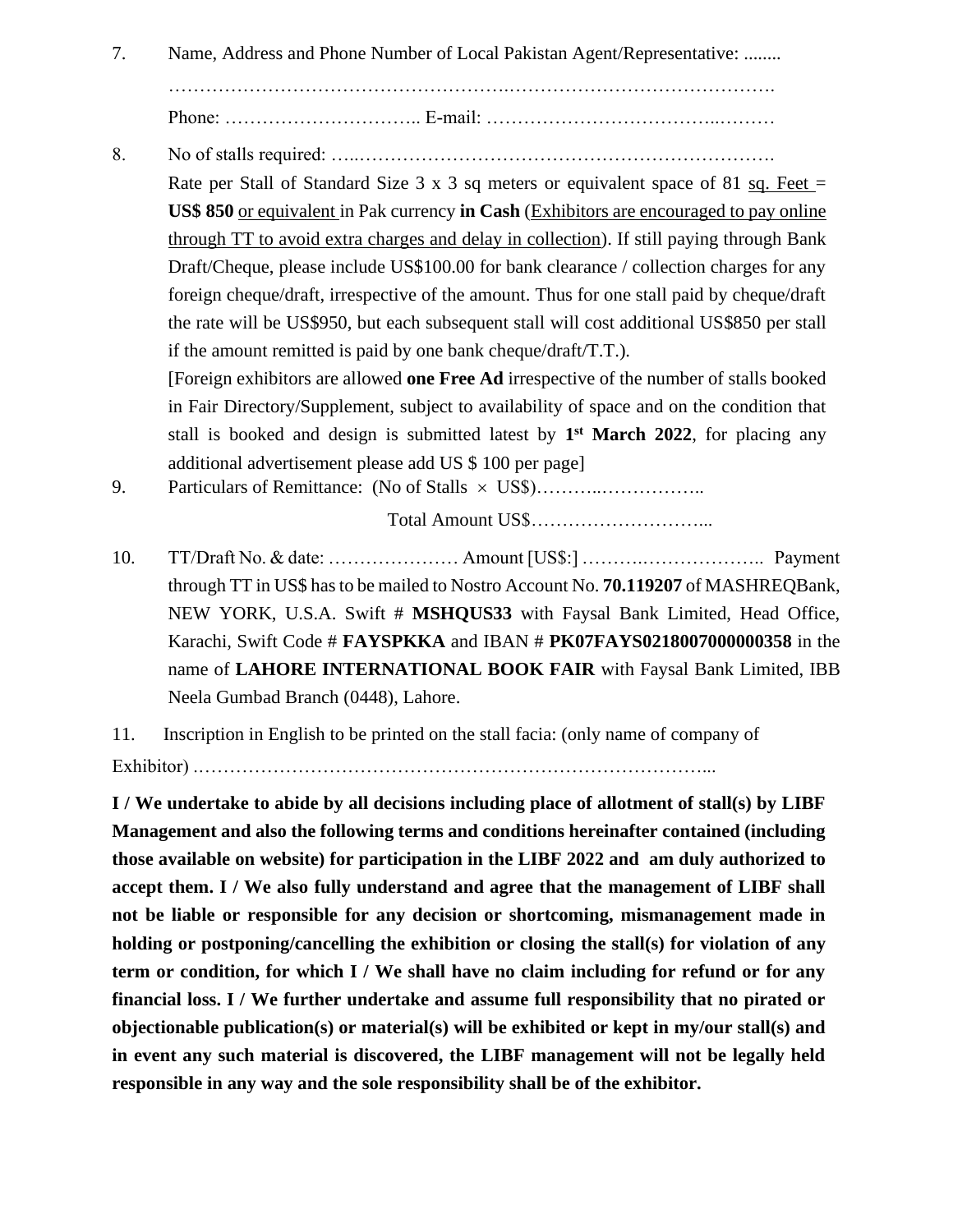Signature of Applicant: …………...

Place: ……………………………… Designation: ………………………

Date: …….…/…………/…………. Stamp:

## **Terms & Conditions for Foreign Exhibitors**

### **Possession/Vacation of Stalls**

Exhibitors will be given possession of the stand / stalls at 11 am one day prior to the opening date of the exhibition. The stands / stalls shall be vacated latest by noon next day after the closing date of exhibition, failing which the LIBF shall have the right to remove the exhibits / material at the risk and cost of the participants.

It shall be the responsibility of the participants to remove all exhibits, tools and other materials at the end of the Fair and leave the stalls in the same condition in which these were handed over to them.

## **Display and Sales of Books**

There shall be no display and sale of pirated, proscribed or objectionable books (including those which hurt or is offensive to the belief of any sect or religion) at the Fair. The sales of foreign participant shall only be through their local agents, resellers, partners and distributors. In case of any violation of any these terms / rules, LIBF management shall have the right to close the stall forthwith without any claim what so ever.

#### **Encroachment of Passages**

No encroachment or extension in the passage shall be allowed. Participants are therefore advised to arrange the display within the stall space allotted to them.

#### **Cleaning**

While the LIBF will make arrangements to carry out the general cleaning of the hall, the participants shall be responsible for the cleanliness and tidiness of the stand / stalls during the period of the Fair.

#### **Playing Audio/Video Cassettes**

Exhibitors playing audio or video equipment at the stall(s) should ensure that the level of sound does not cause any annoyance to either neighbouring exhibitor(s) or to the visitors. The LIBF will be the sole judge as to whether there is any annoyance to either the exhibitors or to the visiting public and its decision to allow or close down such activity shall be final and acceptable.

#### **Book release functions, etc.**

No exhibitor / participant will be permitted to have any books release or any other such function at the stall(s) or anywhere else in the Fair premises without prior written permission of the LIBF management. While seeking permission, exhibitors shall be bound to give details, such as the nature of the programme, its duration, name of the chief guest, etc.